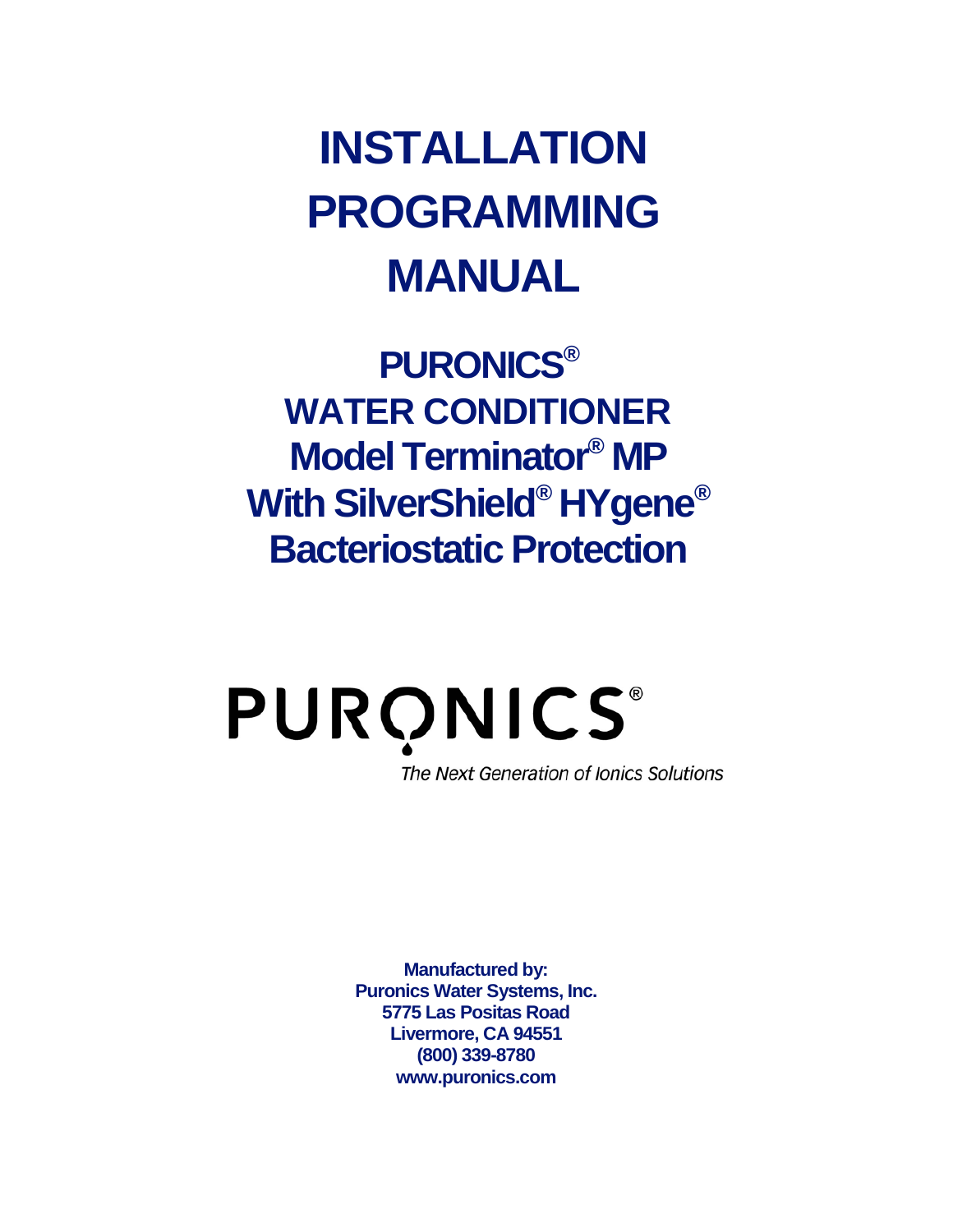# **PURONICS®**

#### **Service Call**

The Model MP control valve features an automatic Service Call Reminder. The valve measures water volume usage and based on the life expectancy of the SilverShield**®** HYgene**®** bacteriostatic media for the unit, will flash a screen message of CALL TECH and phone number.

#### **Timer Features**



- Power backup continues to keep time and the passage of days for a minimum of 48 hours in the event of power failure. During a power outage, the control goes into power-saving mode. It does not monitor water usage during a power failure, but it does store the volume remaining at the time of power failure.
- While in service, the display alternates between time of day and volume remaining until next regeneration.
- The Flow Indicator flashes when outlet flow is detected.
- The Service Icon flashes if a regeneration cycle has been queued.
- A Regeneration can be triggered immediately by pressing the EXTRA CYCLE button for five seconds.
- The Parameter Display displays the current Cycle Step (BW, BF, RR, etc.) during regeneration, and the date display counts down the time remaining for that step. While the valve is transferring to a new cycle step, the display will flash. The parameter display will identify the destination cycle step (BW, BF, RR, etc.) and the data display will read "----". Once the valve reaches the cycle step, the display will stop flashing and the data display will change to the time remaining. During regeneration, the user can force the control to advance to the next cycle step immediately by pressing the EXTRA CYCLE button.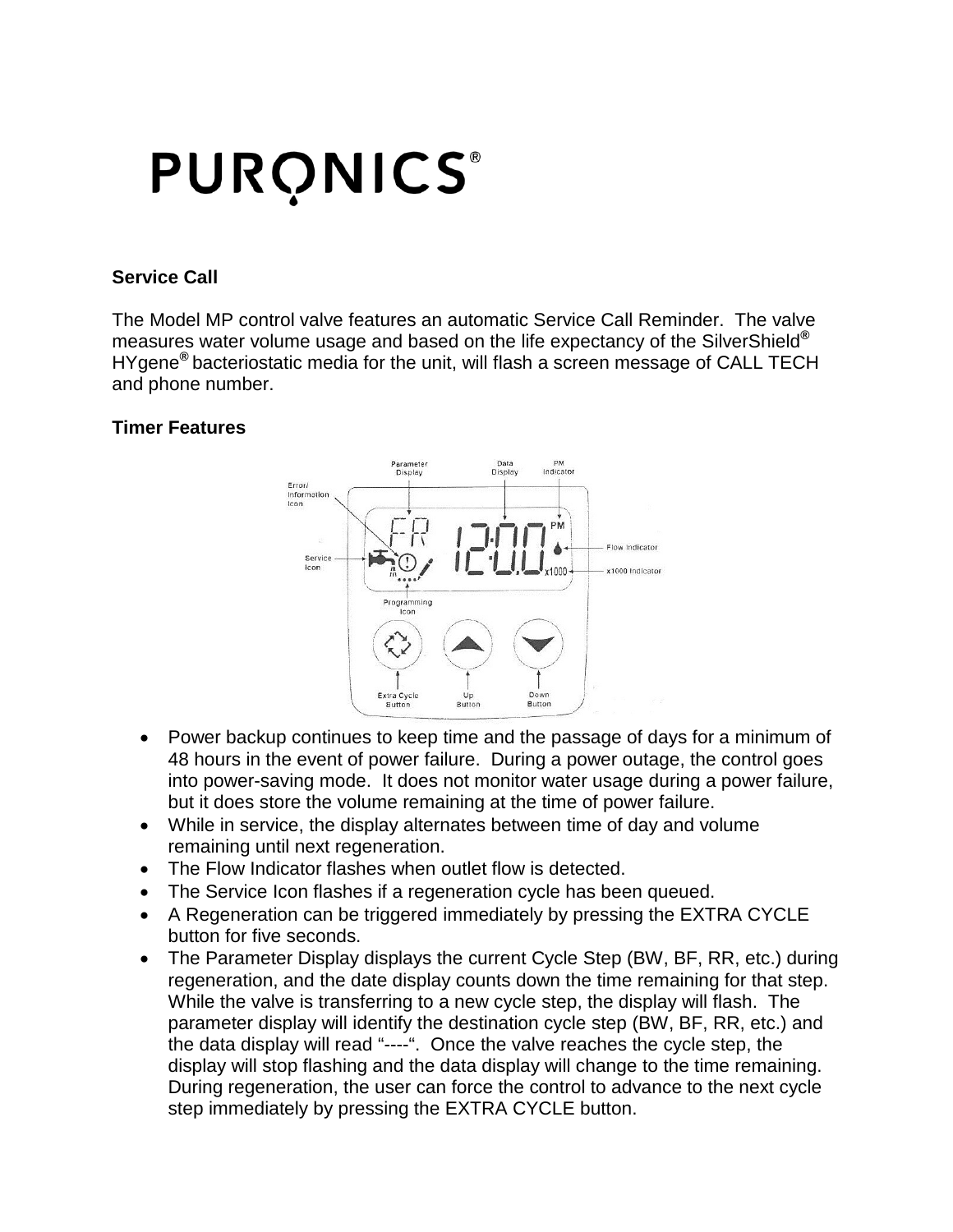#### **Step 1-Set the Service Call Number in Master Programming Mode**

1. Press and hold either the UP or DOWN buttons until the programming icon replaces the service icon and the parameter display reads DO. Adjust the display time with the UP and DOWN buttons to 12:01PM. Press the EXTRA CYCLE Button (to exit Setting Time of Day mode). Then press and hold the UP and DOWN buttons together until the programming icon replaces the service icon and the Display Format screen appears.



2. The first screen that appears when entering Master Programing Mode is the Display format, preset to U.S. Gallons. DO NOT CHANGE



3. Press the EXTRA CYCLE Button to display the Valve Type, preset to Downflow Flow Fill First. DO NOT CHANGE



4. Press the EXTRA CYCLE button to display the Control Type, preset to Meter Delayed. DO NOT CHANGE



5. Press the EXTRA CYCLE button to display the Number of Tanks, preset to Single Tank. DO NOT CHANGE

$$
\frac{NT}{NT} = - - 1
$$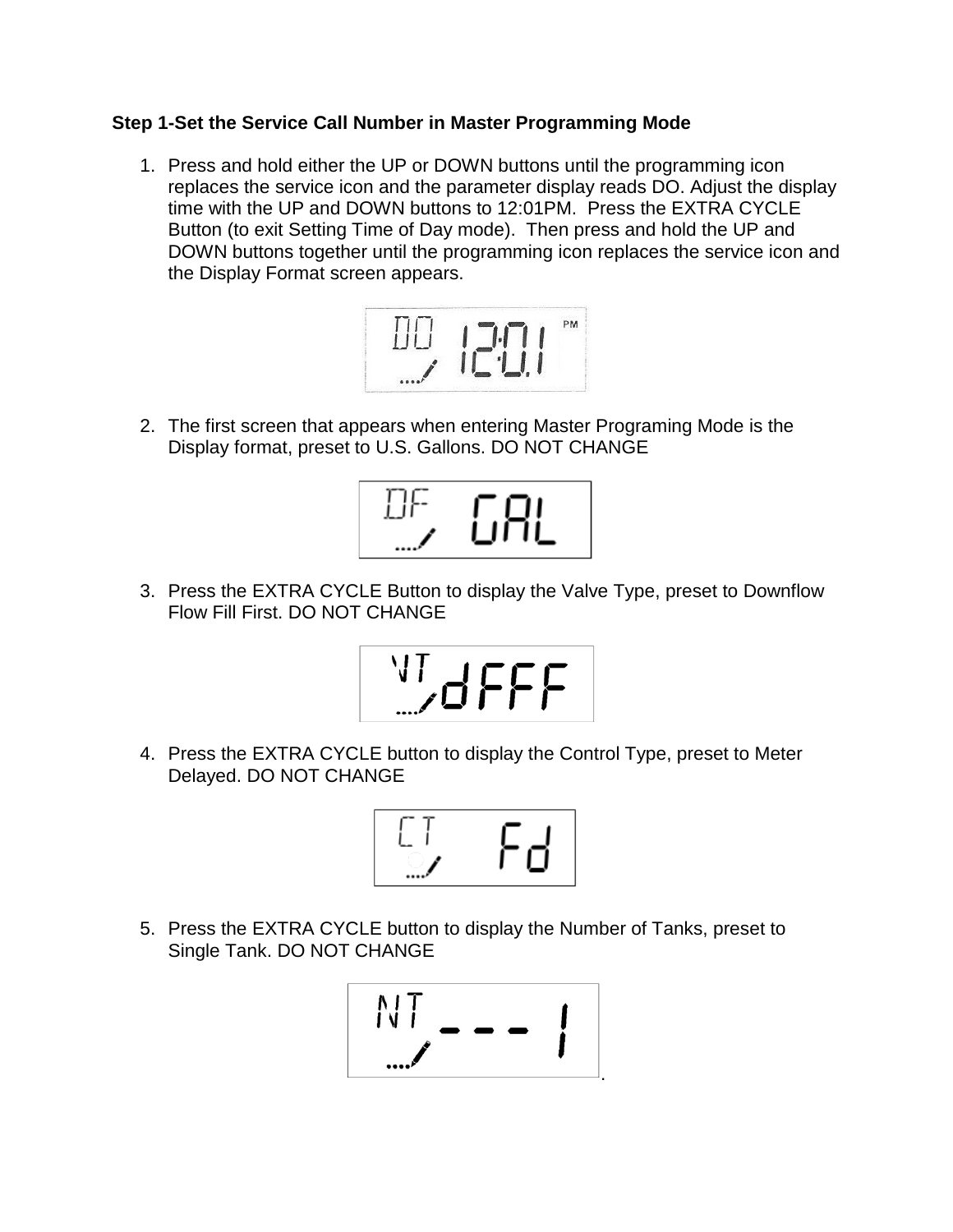6. Press the EXTRA CYCLE button to display the Unit Capacity, preset to 20000 for an 8" tank, 30000 for a 10" tank and 40000 for a 12' tank. DO NOT CHANGE



7. Press the EXTRA CYCLE button to display the Feedwater Hardness Selection, preset to 10. DO NOT CHANGE



8. Press the EXTRA CYCLE button to display the Reserve Selection, preset to Safety Factor. DO NOT CHANGE



9. Press the EXTRA CYCLE button to display the Safety Factor, preset to 20%. DO NOT CHANGE



10.Press the EXTRA CYCLE button to display the Days Override, preset to 20. DO NOT CHANGE



11.Press the EXTRA CYCLE button to display the Regeneration Time, preset to 2:00 AM. DO NOT CHANGE

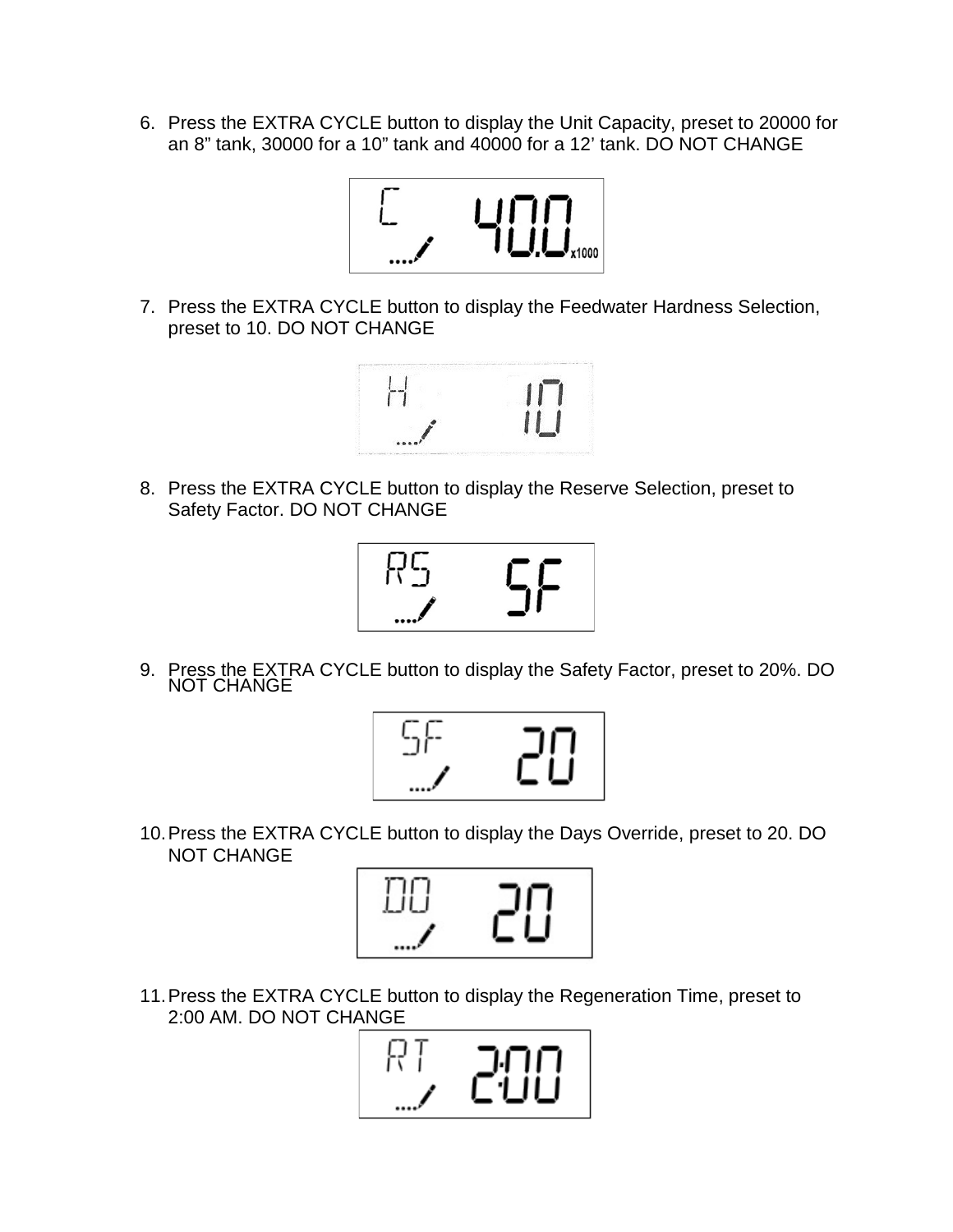12.Press the EXTRA CYCLE button to display the Brine Fill Time, preset to 12 minutes for 8" tank, 14 minutes for 10" tank and 16 minutes for 12" tank. DO NOT **CHANGE** 



13.Press the EXTRA CYCLE button to display the Service (Brine Soak) Time, preset to 58 minutes for 8" tank, 56 minutes for 10" tank and 54 minutes for 12" tank. DO NOT CHANGE



14.Press the EXTRA CYCLE button to display the Backwash Time, preset to 10 minutes. DO NOT CHANGE



15.Press the EXTRA CYCLE button to display the Brine Draw Time, preset to 58 minutes. DO NOT CHANGE



16.Press the EXTRA CYCLE button to display the Rapid Rinse Time, preset to 12 minutes. DO NOT CHANGE



17.Press the EXTRA CYCLE button to display the Flow Meter Type, preset to ¾" Paddle Wheel Meter. DO NOT CHANGE



18.Press the EXTRA CYCLE button to display the Service Call Area Code, preset to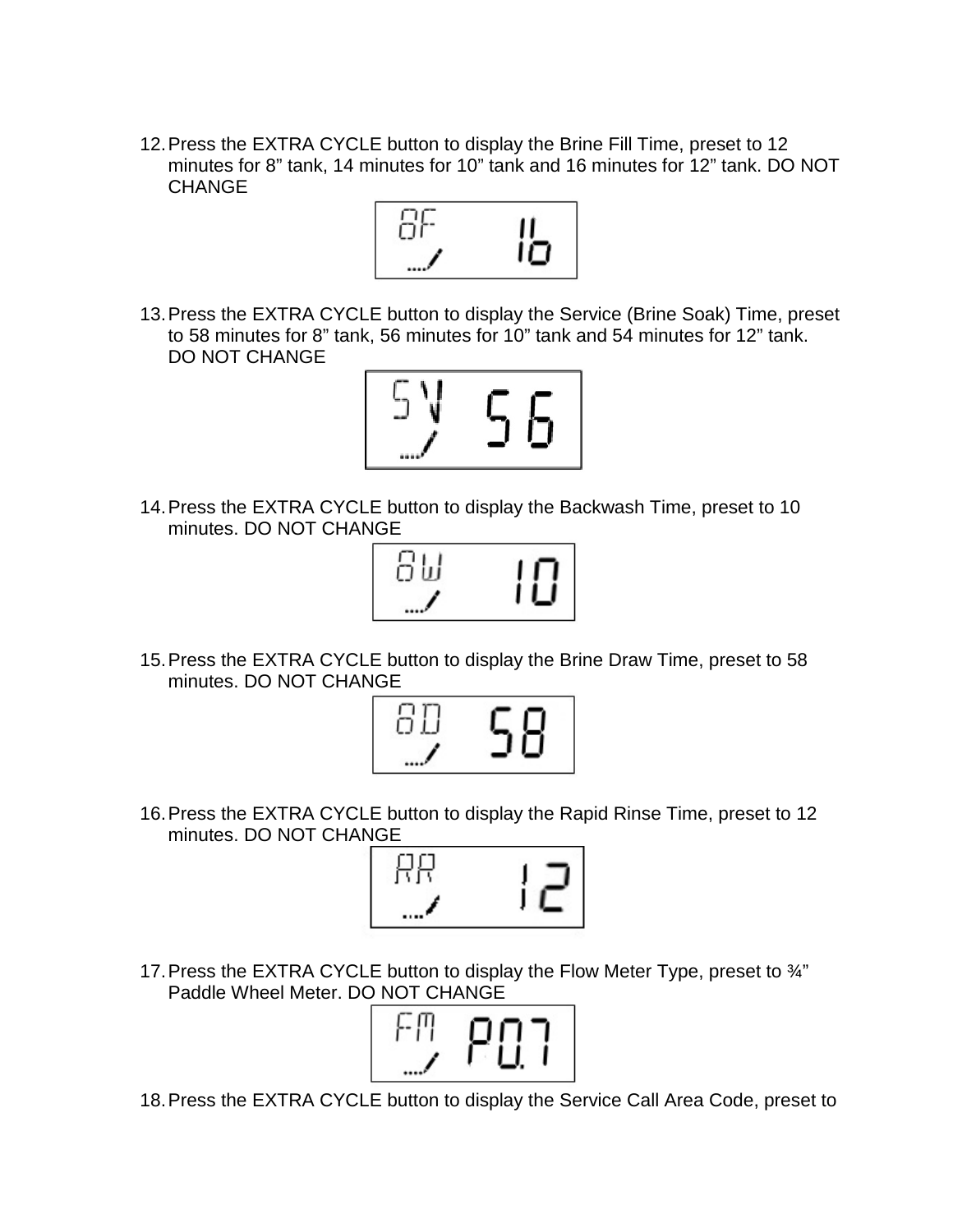800. Press the UP and DOWN arrows to enter new Area Code.



19.Press the EXTRA CYCLE button to display the Service Call Prefix, preset to 339. Press the UP and DOWN arrows to enter new Prefix.



20.Press the EXTRA CYCLE button to display the Service Call Suffix, preset to 8780. Press the UP and DOWN arrows to enter new Suffix.



21.Press the EXTRA CYCLE button to save all settings and exit Master Programming Mode.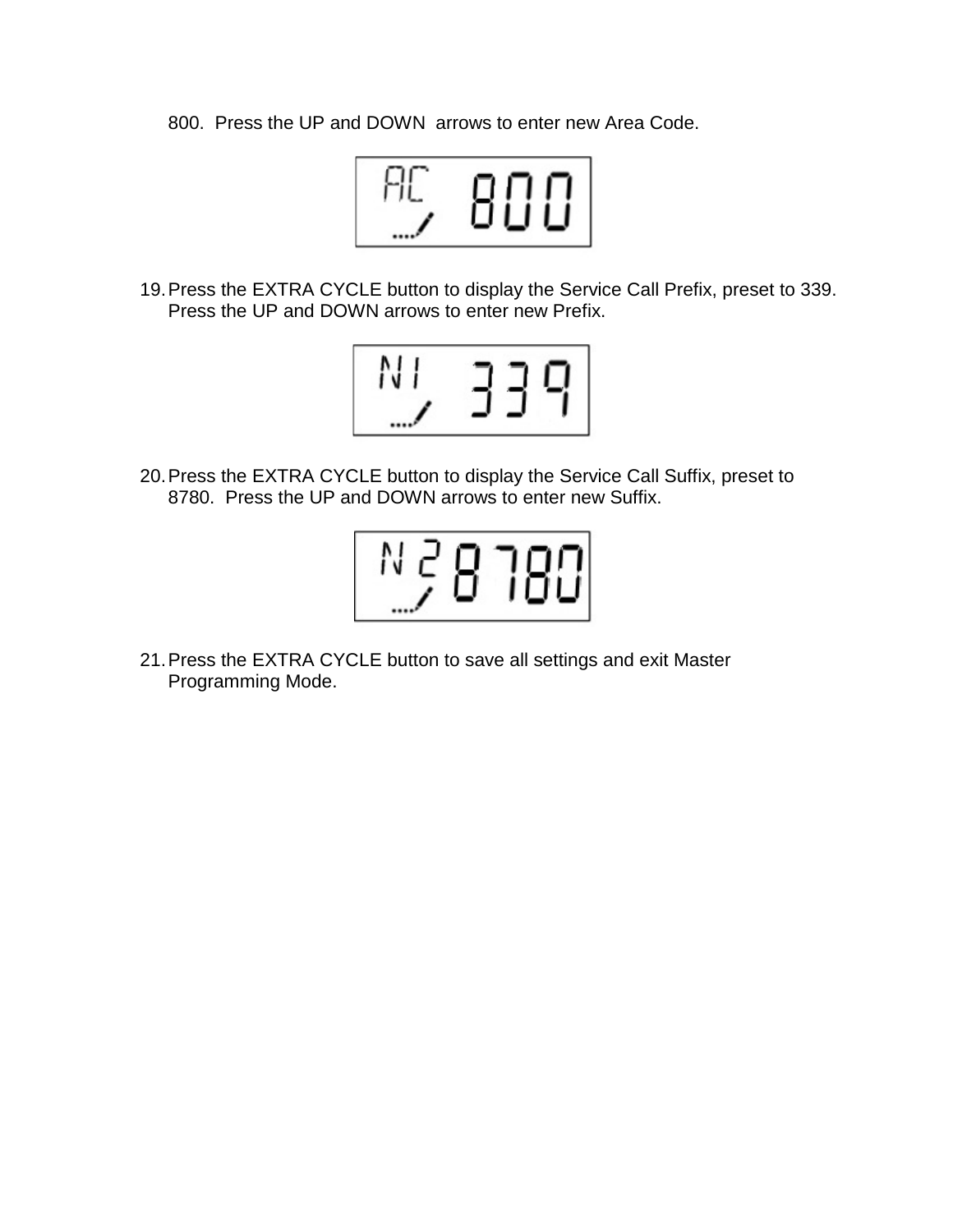| <b>User Programming Mode Options</b> |                               |                                                                                                              |  |  |
|--------------------------------------|-------------------------------|--------------------------------------------------------------------------------------------------------------|--|--|
| Abbreviation                         | Parameter                     | Description                                                                                                  |  |  |
| DO                                   | Day Override                  | The timer's day override setting                                                                             |  |  |
| <b>RT</b>                            | Regeneration<br>Time          | The time of day that the system<br>will regenerate (meter delayed,<br>timeclock, and day-of-week<br>systems) |  |  |
|                                      | <b>Feed Water</b><br>Hardness | The hardness of the inlet water<br>- used to calculate system<br>capacity for metered systems                |  |  |
| RC or SF                             | <b>Reserve Capacity</b>       | The fixed reserve capacity                                                                                   |  |  |
| CD                                   | <b>Current Day</b>            | The current day of week                                                                                      |  |  |

#### **Step 2 – Set the Hardness In User Programming Mode**

- 1. Press the UP and DOWN buttons for five seconds while in service and the time of day is NOT set to 12:01PM.
- 2. Use this display to adjust the Day Overide. This option setting is identified by "DO" in the upper left hand corner of the screen.



3. Press the EXTRA CYCLE button. Use this display to adjust the Regeneration Time. This option setting is identified by "RT" in the upper left hand corner of the screen.

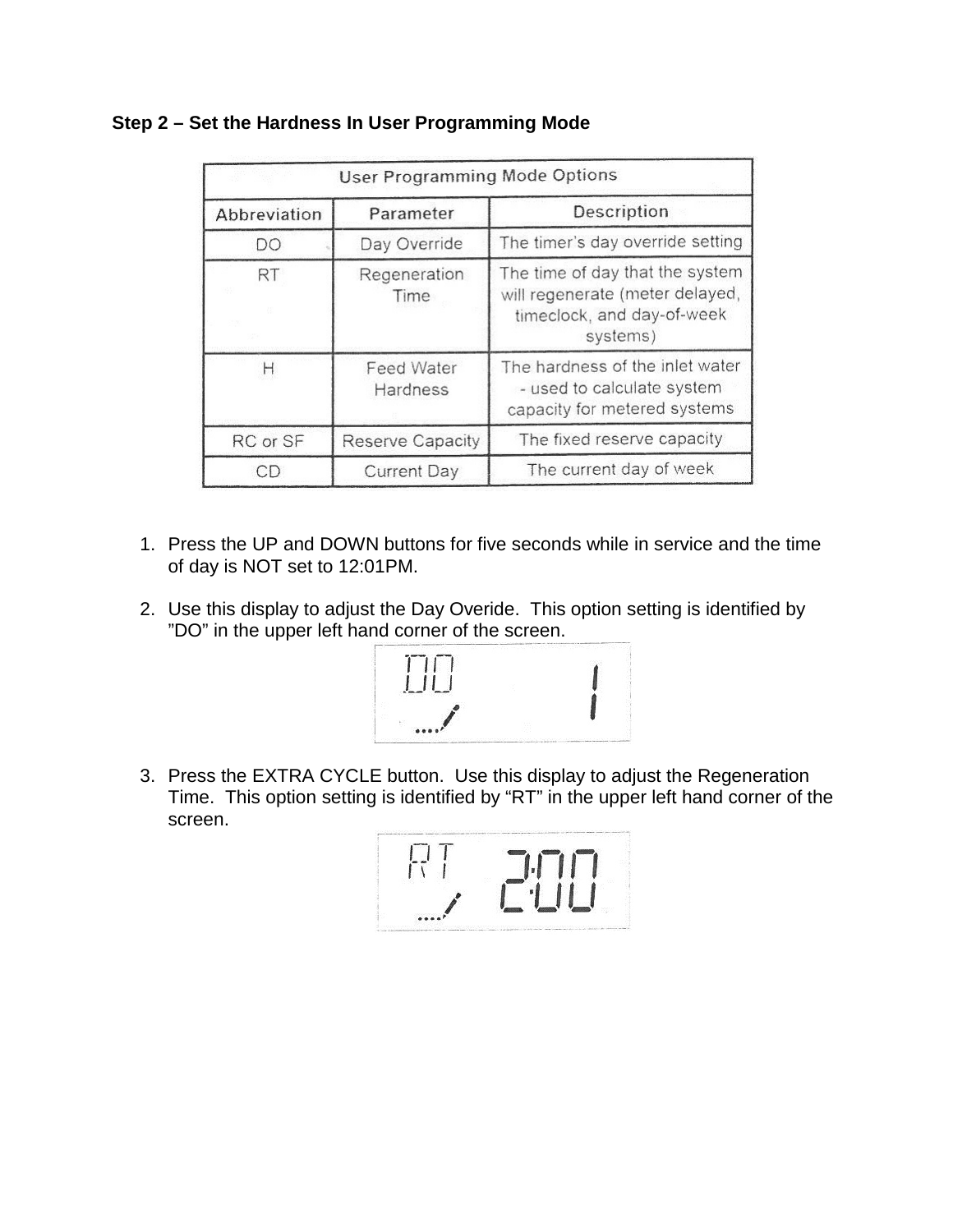4. Press the EXTRA CYCLE button. Use this display to adjust the Feed Water Hardness. This option setting is identified by "H" in the upper left hand corner of the screen.



Range 1-199 hardness

5. Press the EXTRA CYCLE button. Use this display to adjust the Safety Factor. This option is identified by "SF" in the upper left hand corner of the screen.



6. Press the EXTRA CYCLE button to end User Programming Mode.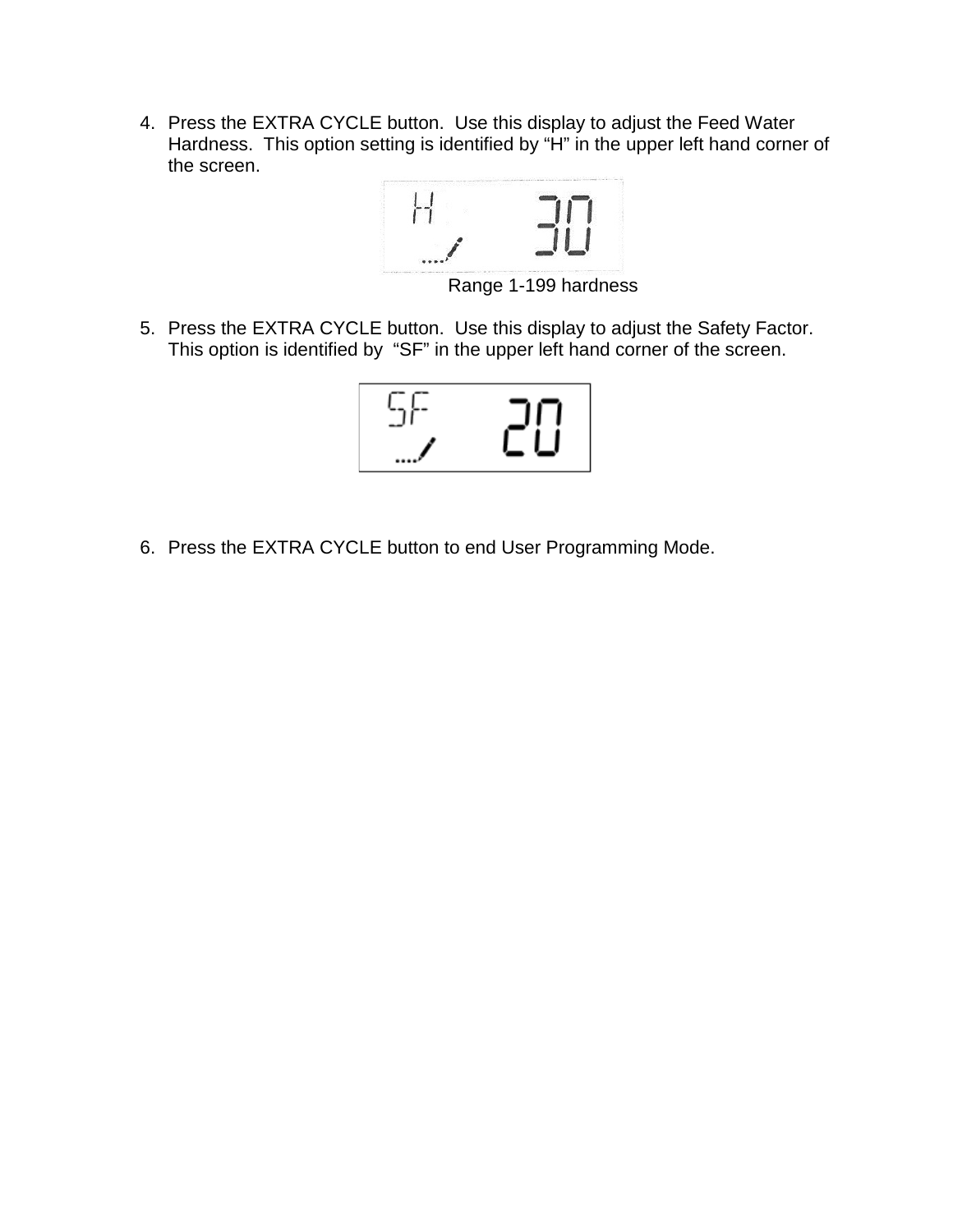#### **Step 3 – Set Time of Day**

*If you should have a power failure or want to adjust for Daylight Saving Time, follow these Instructions.*

Press and hold either the UP or DOWN buttons until the programming icon replaces the service icon and the parameter display reads DO.

Adjust the display time with the UP and DOWN buttons.

When the desired time is set, press the EXTRA CYCLE button to resume normal operation. The unit will also return to normal operation after 5 seconds if no buttons are pressed.



During a power outage, the control goes into a power saving mode. It does not monitor water usage during a power outage, but it does store the volume remaining at the time

of power failure. It will continue to keep time and the passage of days for a minimum of 48 hours in the event of power failure. The Time of Day flashes when there has been a power failure. Press any button to stop the time of Day from flashing.

If power fails while the unit is in regeneration, the control will save the current valve position before it shuts down. When power is restored, the control will resume the regeneration cycle from the point where power failed.

#### **Step 4 – Set to Regenerate Today**

To initiate a manual regeneration at the preset delayed regeneration time, press the EXTRA CYCLE button. The service icon will flash to indicate that a regeneration is queued. If you pressed the EXTRA CYCLE button in error, pressing the button again will cancel the request

To Initiate a manual regeneration immediately, press and hold the EXTRA CYCLE button for five seconds. The system will begin to regenerate immediately.

Note: If the brine tanks does not contain salt, fill with salt before initiating a manual regeneration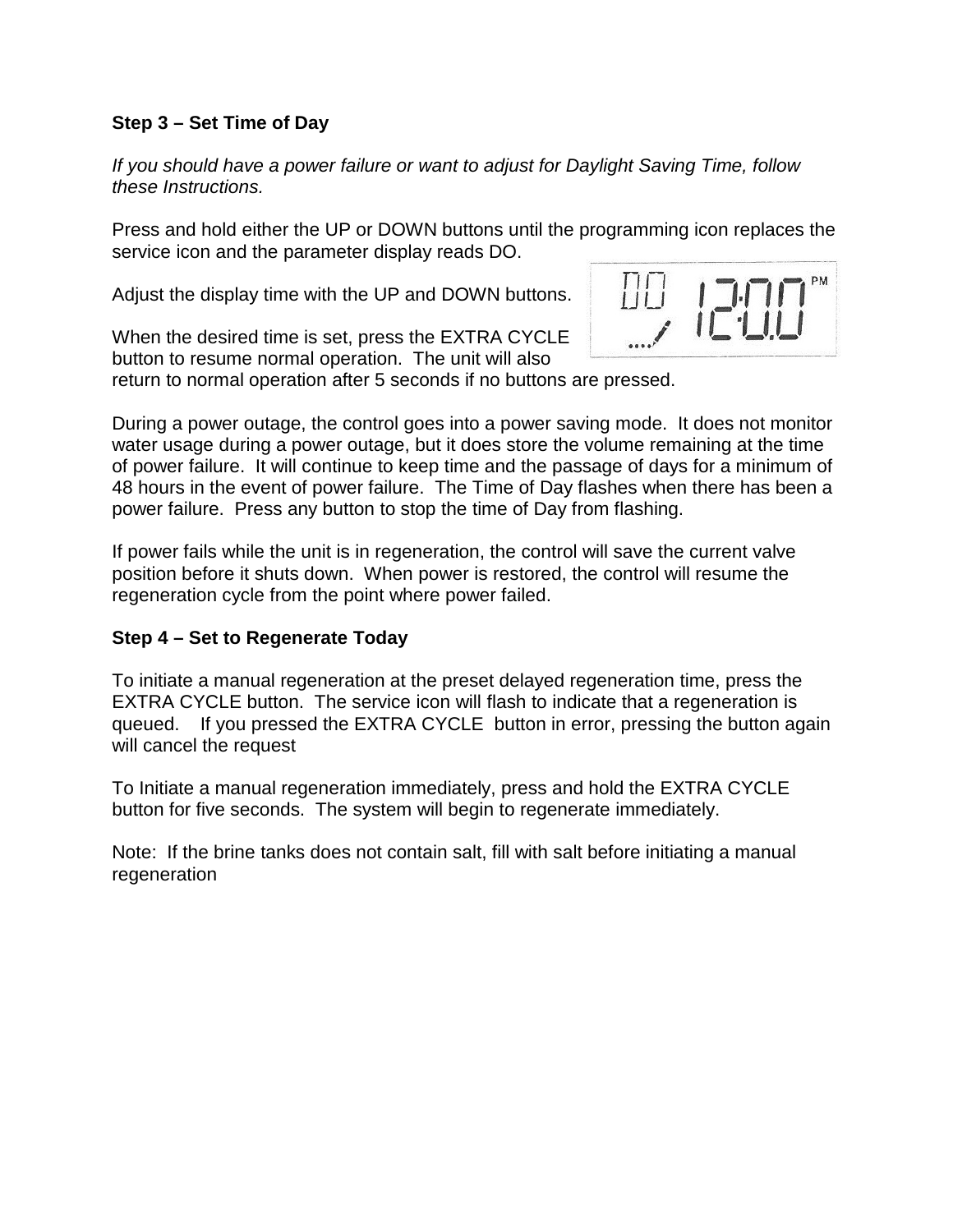#### **How to Demonstrate the Service Call Screen**

1. Enter Diagnostics Mode by pressing the UP and EXTRA CYCLE buttons simultaneously.



2. Press the DOWN button once or the UP button seven times to reach Call Flow Remaining.



3. Press and hold the EXTRA CYCLE button for 5 seconds and the Service Call Screens will be activated.



4. This same method can be used to deactivate the Service Call Screens without resetting the Call Flow Remaining if it was activated this way.

#### **How to Turn Off Service Call Alert and Reset Total Flow and Call Flow Remaining**

Turn off the Service Call Alert and to reset the Call Flow to full volume, enter and complete Master Programming Mode. No values need to be changed, but it must be exited normally by completing all parameters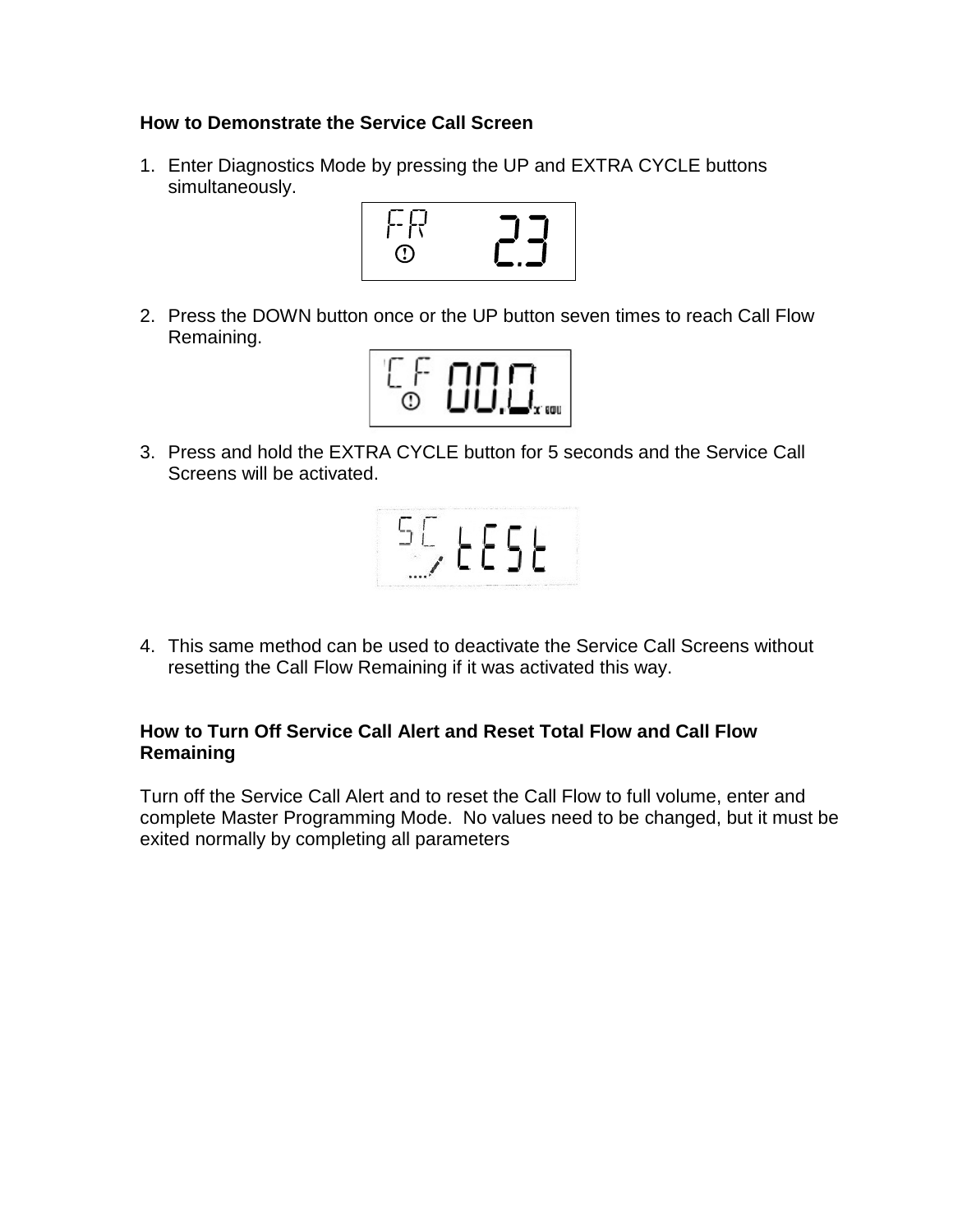#### DIAGNOSTIC PROGRAMMING MODE

| <b>Diagnostic Programming Mode Options</b> |                            |                                                                                                                               |  |
|--------------------------------------------|----------------------------|-------------------------------------------------------------------------------------------------------------------------------|--|
| <b>Abbreviation</b>                        | <b>Parameter</b>           | <b>Description</b>                                                                                                            |  |
| <b>FR</b>                                  | <b>Flow Rate</b>           | Displays the current outlet<br>flow rate                                                                                      |  |
| PF                                         | <b>Peak Flow Rate</b>      | Displays the highest flow<br>rate measured since the<br>last regeneration                                                     |  |
| <b>HR</b>                                  | <b>Hours in Service</b>    | Displays the total hours that<br>the unit has been in service                                                                 |  |
| VU                                         | <b>Volume Used</b>         | Displays the total volume of<br>water treated by the unit                                                                     |  |
| <b>RC</b>                                  | <b>Reserve Capacity</b>    | Displays the system's<br>reserve capacity calculated<br>from the system capacity,<br>feedwater hardness, and<br>safety factor |  |
| <b>SV</b>                                  | <b>Software Version</b>    | Displays the software<br>version installed on the<br>controller                                                               |  |
| TF                                         | <b>Total Flow</b>          | Displays the total volume of<br>water treated since reset.                                                                    |  |
| <b>CF</b>                                  | <b>Call Flow Remaining</b> | Displays the remaining<br>volume of water until next<br><b>Service Call</b>                                                   |  |

- 1. Press the UP and EXTRA CYCLE buttons for five seconds while in service. The timer will exit Diagnostic Mode after 60 seconds if no buttons are pressed. Press the EXTRA CYCLE button to exit Diagnostic Mode at any time.
- 2. Use this display to view the current Flow Rate.



3. Press the UP button. Use this display to view the Peak Flow Rate since the last regeneration cycle.